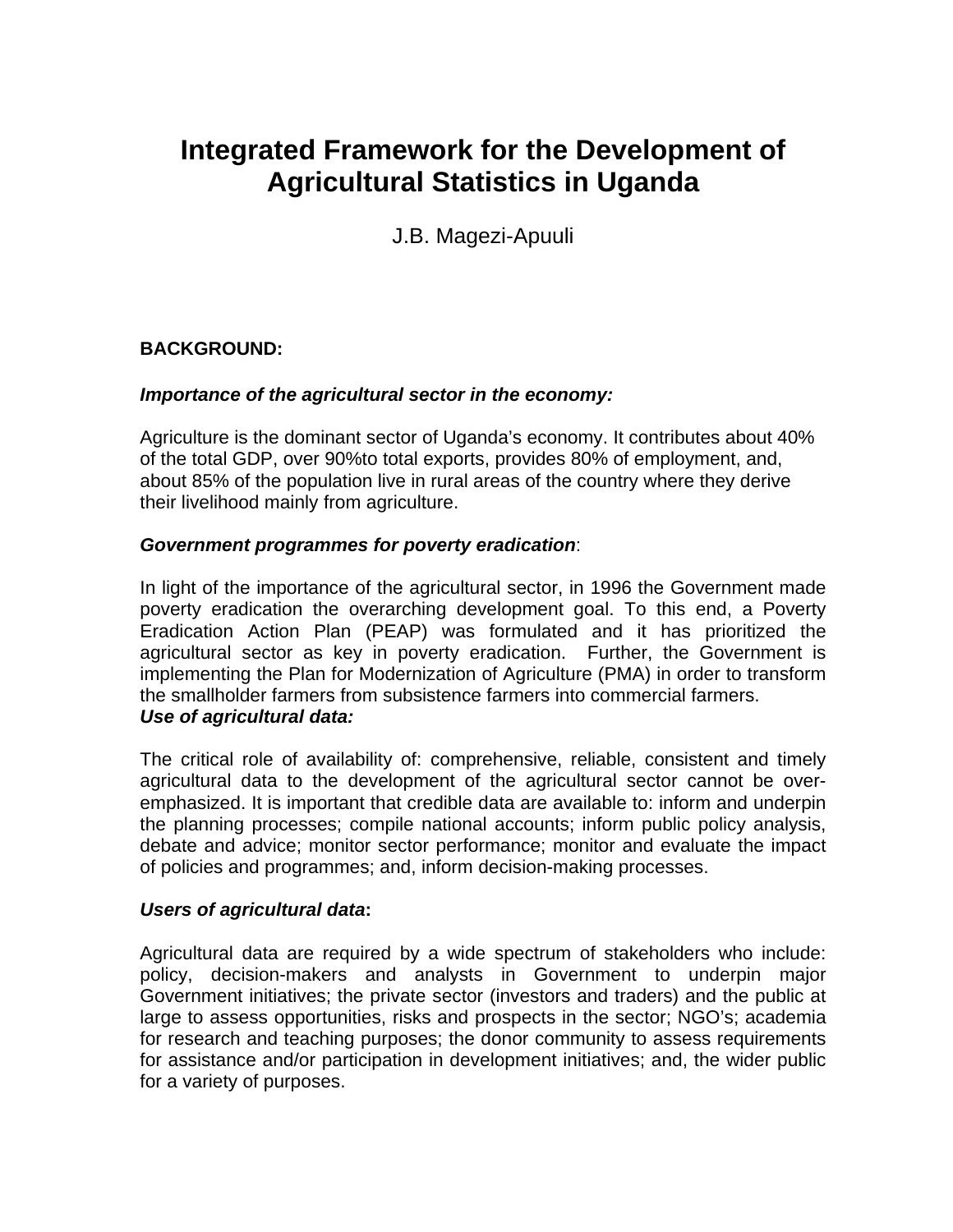#### *The agricultural statistics system in Uganda*:

In spite of the critical importance of good agricultural statistics to the development of the agricultural sector, the national agricultural statistics system is not able to adequately respond to data needs. The system is decentralized and with many players. The main ones include: the Ministry of Agriculture, Animal Industry and Fisheries (MAAIF); parastatal bodies; Uganda Bureau of Statistics; Department of Meteorology; Ministry of Health; and, Ministry of Local Government.

The system was never fully developed. It started from a humble beginning with the establishment of an Agricultural Reporting Service (ARS) in the ministry responsible for agriculture. Various officials like District Agricultural Officers, District Veterinary Officers and District Fisheries Officers provided estimates on production of crops, livestock and fisheries respectively. Estimates were not good mainly because of methodological problems. By the beginning of 1960s the need for benchmark data on the structure and organization of the agricultural sector was apparent. With the assistance from FAO and the then Department of Technical Cooperation of United Kingdom, the 1963/65 Census of Agriculture was conducted. This was followed by another one conducted during 1990/91. Followup annual agricultural sample surveys aimed at providing inter-censal estimates could not be sustained due to lack of financial resources and other requisite logistical support.

#### *An assessment of the agricultural statistics system in Uganda:*

Within the framework of the FAO/World Bank Agricultural Statistics Assistance in Uganda, a: Data Needs Assessment Study was carried out in August 1999, a Stakeholders Workshop was held in October 1999 and an integrated Framework for the Development of Agricultural Statistics was designed in March 2000.

During the Data Needs Assessment Study very important findings were made including: existence of many uncoordinated data producers; a fragile, vulnerable, unsustainable system unable to meet the needs of data users; existence of unharmonized or inconsistent data; absence of a one-stop-center; and, existence of many data gaps.

These findings were followed by holding of a Stakeholders' Workshop which brought together major stakeholders and aimed at achieving not only consensus but also synergies, cost-efficiency and ownership.

Based on both the Data Needs Assessment Study and the recommendations of the Stakeholders Workshop, the Framework was designed.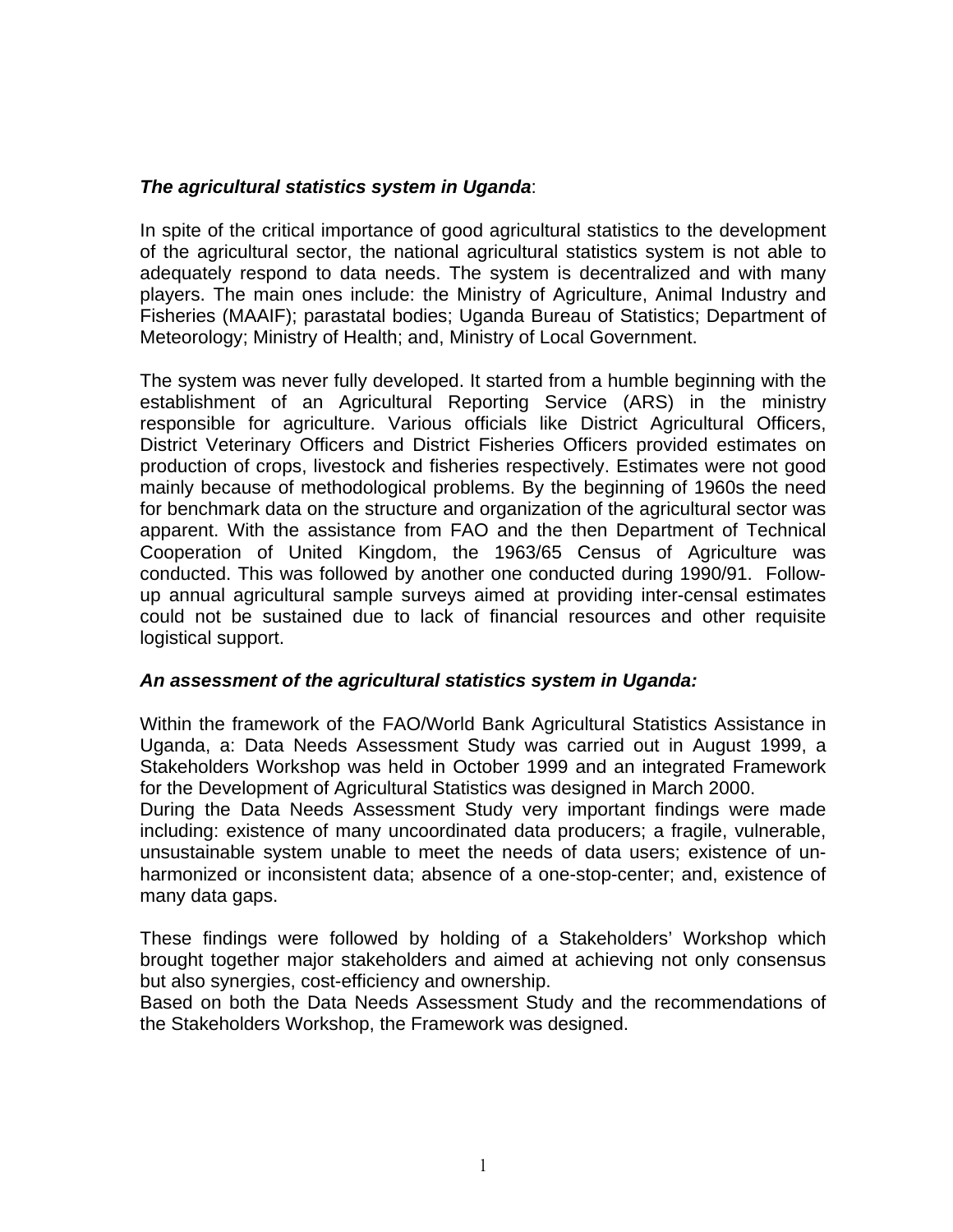# **THE INTEGRATED FRAMEWORK FOR THE DEVELOPMENT OF AGRICULTURAL STATISTICS IN UGANDA (Simply the Framework):**

## **THE NATIONAL STATISTICAL SYSTEM (NSS):**

The development of the Framework coincided with the development of the wider NSS. As part of the reform and restructuring programme, the Government took a strategic decision to transform the Department of Statistics in the Ministry of Finance, Planning and Economic Development into a semi-autonomous Uganda Bureau of Statistics "*as the principal data collecting and disseminating agency responsible for coordinating, monitoring and supervising the National Statistics System*."

#### **OBJECTIVE OF THE FRAMEWORK:**

It aims to underpin the development process of the agricultural sector by improving the flow of integrated consistent, accurate and timely agricultural data and information as a source base for analysis, policy formulation, planning, decision making, monitoring and evaluation of the performance of the agricultural sector. Hence, the Framework constitutes a Government policy and strategy document.

Secondly, the Framework was designed to provide a description of the:

- **Priority data requirements of users;**
- Most appropriate methods and means of collecting data; and
- Related organisational and institutional arrangements for data production.

# **ASSUMPTIONS MADE IN DESIGNING OF THE FRAMEWORK:**

- (a) Agricultural statistics was used in a wider sense to include statistics on crops, livestock, **forestry**, fisheries and **rural economy**.
- (b) Available resources (including human resources) are scarce and, therefore, should be used in the most efficient manner possible.
- (c) Work done hitherto to constitute a starting point in the implementation of the Framework.
- (d) Ensuring of a consensus among critical Government institutions.
- (e) Donors and international organisations to find the Framework a more attractive and useful vehicle for channelling resources and support to ensure a sustainable agricultural statistics in Uganda.
- (f) Government to be committed to the implementation of the Framework.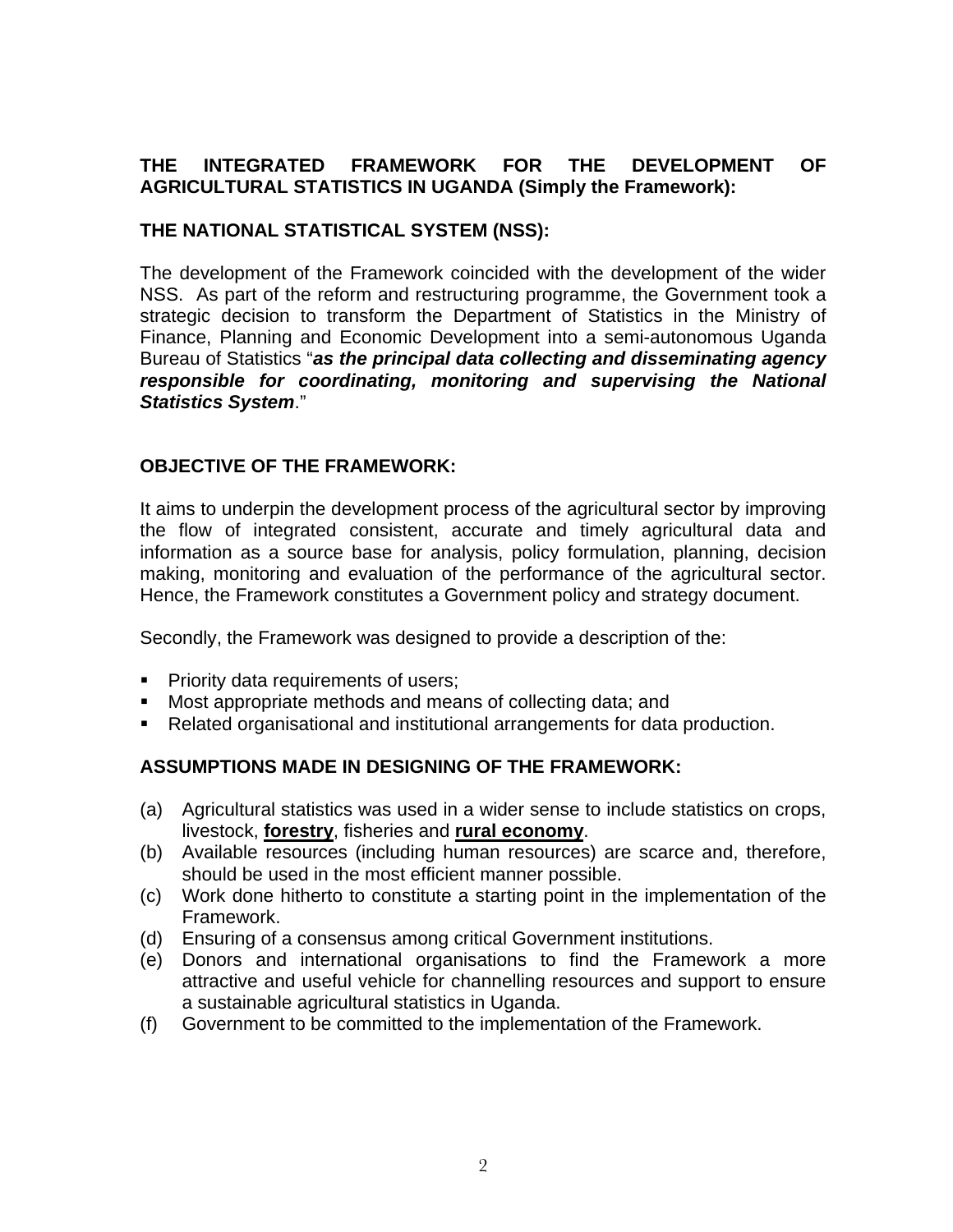#### **MAIN FEATURES OF THE FRAMEWORK:**

#### **(a) User-oriented:**

Data users to play a pro-active role in the development and implementation of the Framework. Data users' requirements were identified and formed the basis for the formulation of the Framework. Further, the main focus of the system is the provision of data and information to inform the poverty monitoring process in the country.

#### **(b) Wide Subject Coverage:**

 Data to be collected will cover a wide spectrum of subjects. This means that that the variables to be covered will be of a diverse nature to include those ones conventionally covered in agricultural statistics as well as those regarded as extremely crucial such sustainable agriculture indicators on rural development and economic sustainability indicators such as use and protection of forests, water, and other natural resources.

 **For the variables not traditionally covered in agricultural statistics, the Bureau recognises the comparative advantage enjoyed by other agencies and will therefore play a coordinating role in ensuring that the required data on forests, water and other natural resources are collected, processed and disseminated to users to guide policy formulation as well as monitoring projects and programmes on rural development**.

#### **(c) Flexibility and Pragmatism:**

The Framework is flexible enough and provides possibilities with regard to the sequence and frequency of different kinds of subjects, the degree of detail with which data is obtained and the geographical coverage.

#### **(d) Long-term Perspective:**

 The Framework recognises the fact that developing a robust and sustainable system requires a gradual sustained and long-term process. Hence, a need to have resources that are spread over a long period of time to allow for the learning process to take place and for the absorption capacity to build up.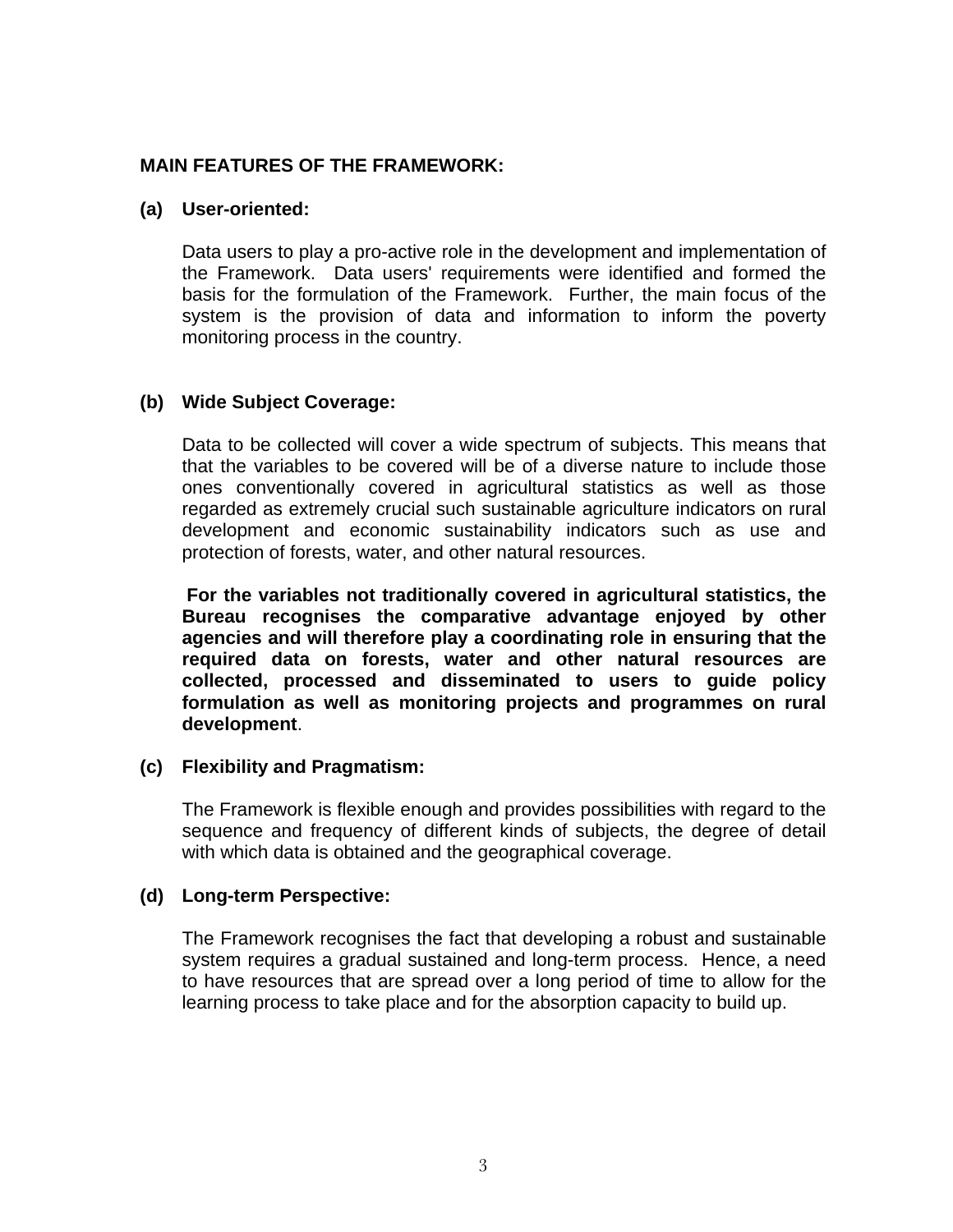#### **(e) Partnership:**

The approach is for Government to play a main and central role while donors' support is to supplement Government efforts in provision of financial support.

#### **(f) Integrated Approach:**

The components and activities in the Framework will be coordinated and prioritised in such a way so as to:

- **Prevent duplication which often leads to inconsistent data;**
- Achieve cost-effectiveness in utilisation of scarce resources;
- Avoid working at cross purpose; and
- Generally, produce higher quality data.

# **(g) Benefits of Continuity:**

The Framework provides continuity in data production by ensuring innovative and experimentation, detailed investigation of complex topics and studies leading to refinement of concepts, methodologies definitions, questionnaires and tabulations. Further, it facilitates accumulation of experience which can be ploughed back in order to improve the data quality.

# **(h) Focus on Institutional Capacity Building:**

The Framework aims to build a robust self-sustaining and enduring agricultural statistics system by:

- Creating a rationalised institutional framework;
- Creating a critical mass of skilled personnel; and
- Providing necessary resources, equipment and accessorises to facilitate data production.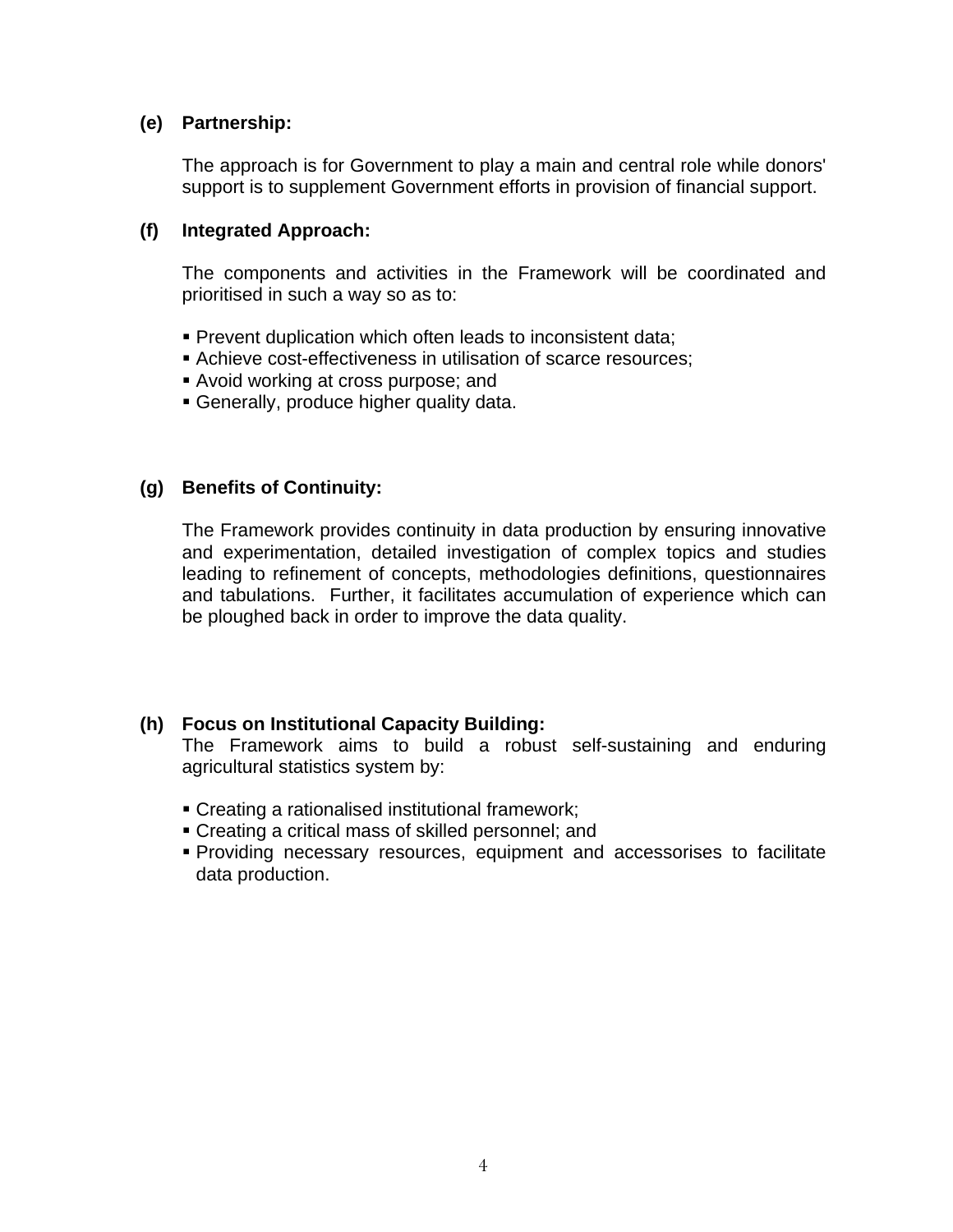# **COMPONENTS OF THE FRAMEWORK:**

The Framework has nine (9) major inter-linked components. The diagram below shows both the components and their respective sub-components:

|   | Component                                                                   |     | Sub-Component                                                 |  |
|---|-----------------------------------------------------------------------------|-----|---------------------------------------------------------------|--|
| 1 | Data Management                                                             | 1.1 | Analysis and harmonisation of existing data                   |  |
|   |                                                                             | 1.2 | Establishment of agricultural database                        |  |
| 2 | <b>Institutional Capacity Building</b>                                      | 2.1 | Resources (personnel & funds)                                 |  |
|   |                                                                             | 2.2 | Training programmes                                           |  |
|   |                                                                             | 2.3 | Creation of survey infrastructure                             |  |
|   |                                                                             | 2.4 | Development of appropriate methodology                        |  |
|   |                                                                             | 2.5 | Application of new technologies                               |  |
| 3 | Census Programme                                                            | 3.1 | <b>Population &amp; Housing Census</b>                        |  |
|   |                                                                             | 3.2 | <b>Census of Agriculture</b>                                  |  |
|   |                                                                             | 3.3 | <b>Livestock Census</b>                                       |  |
| 4 | <b>Annual Agricultural Surveys</b>                                          | 4.1 | <b>Annual Agricultural Survey</b>                             |  |
| 5 | <b>Household Surveys</b>                                                    | 5.1 | Labour force surveys                                          |  |
|   |                                                                             | 5.2 | Informal sector survey                                        |  |
|   |                                                                             | 5.3 | Food consumption and nutrition survey                         |  |
|   |                                                                             | 5.4 | Household budget survey                                       |  |
|   |                                                                             | 5.5 | Cost of production survey                                     |  |
| 6 | <b>Village Registration System/Agricultural</b><br><b>Reporting Service</b> | 6.1 | Village Registration System/Agricultural Reporting<br>Service |  |
|   |                                                                             | 6.2 | <b>District level statistics</b>                              |  |
| 7 | <b>Early Warning System</b>                                                 | 7.0 | <b>Early Warning System</b>                                   |  |
| 8 | Development of Fisheries Statistics                                         | 8.1 | Frame survey                                                  |  |
|   |                                                                             | 8.2 | <b>Catch Assessment Survey</b>                                |  |
| 9 | <b>Forestry Statistics</b>                                                  | 9.0 | <b>Forestry statistics</b>                                    |  |

#### **STATUS OF IMPLEMENTATION OF THE FRAMEWORK:**

With a grant of US\$ 1.8m from the Royal Government of Norway, the Government of the Republic of Uganda/the UBOS have been implementing the "*Support to Strengthen Agricultural Statistics Project"* (SSASP) since May, 2002. Under SSASP, the following have been carried out:

#### **1. Data Management:**

 A start on collection of **meta data** from the various agricultural data producing agencies was made. The aim of this exercise is to document: the methodologies used in data collection; concepts and definitions used; medium (i.e. hard copy, soft copy or both) in which the data exist, etc.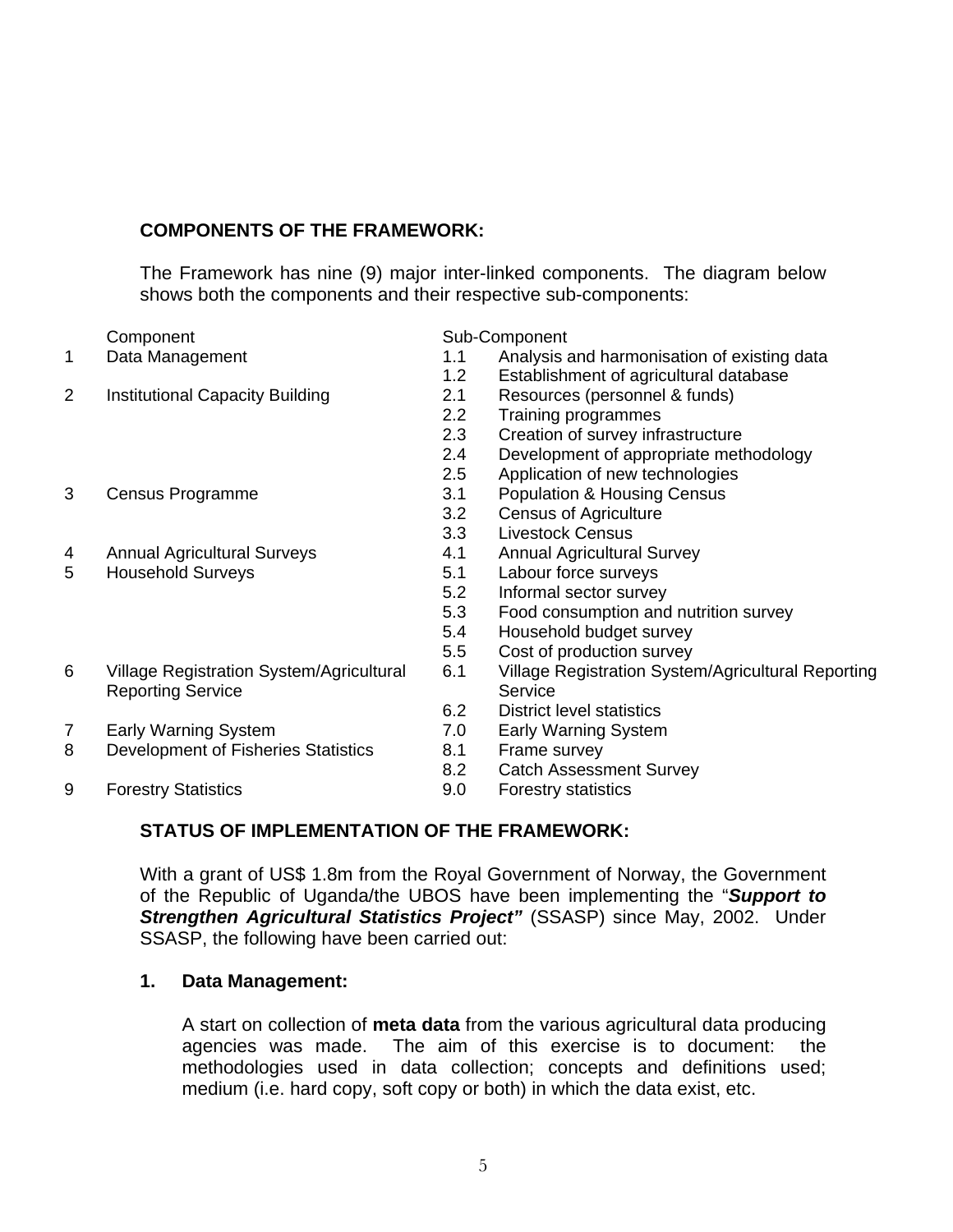# **2. Institutional Capacity Building:**

The following have been achieved with varying degrees:

(a) Resources

The following have been procured: four vehicles; four desktop PCs; two printers; two laptops; twenty motor-cycles; one LCD projector; one fax machine; and, one scanner.

(b) The Agricultural Statistics Section (ASS) in the UBOS is currently manned by two statisticians. They are very few and during the conducting of the Pilot Census of Agricultural (PCA), three additional statisticians had to come from the Directorate of District Statistics to assist especially during fieldwork supervision. With the support of the donor for SSASP, the Bureau/Government of Uganda, efforts are at an advanced stage to recruit two statisticians for two years to support the two officers already in the section.

#### (c) Training Programmes

The only training that was carried out was on-job mainly because the staff was too thin on the ground to permit any medium-term to long-term training. However, the staff of the ASS will be trained within the overall Bureau's training programme.

(d) Develop Appropriate Methodologies

During the PCA, different methodologies for the collection of data on: area under crops; and crop production were experimented. The design was such that it permitted collection of data which could form a basis for empirical evidence on which to choose those methods that would promise: cost-effectiveness, accuracy and sustainability. Use of Global Positioning System (GPS) equipment was recommended for area measurement.

#### **3. Census Programme:**

Under this, an Agricultural Module was **piggy-backed** onto the Population and Housing Census (PHC) 2002, to provide appropriate sampling frames for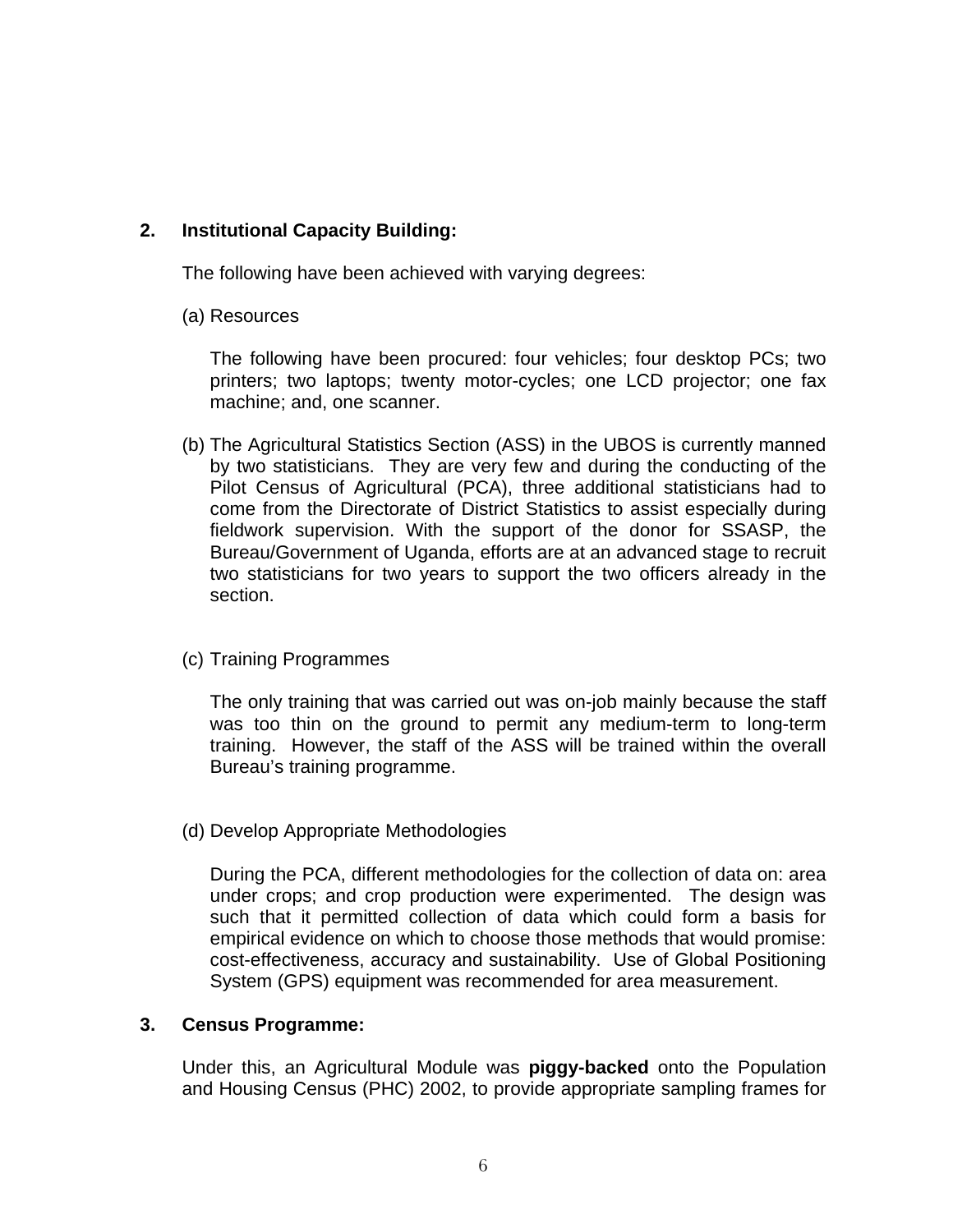future agricultural censuses and surveys. Following data capture and cleaning, tables were generated and a report prepared which was disseminated on 29<sup>th</sup> September 2004. Data from the PHC agricultural Module were used as sampling frames in drawing samples for the pilot Permanent Agricultural Statistics System (PASS) being conducted.

During the first season, a PCA was conducted in preparation for a Uganda Census of Agriculture and Livestock (UCAL) slated for 2004/05 subject to availability of funding. Debate is still on as to whether to collect livestock data in a UCAL or in a separate sample census of livestock or on a complete enumeration basis. ADB has indicated willingness to fund a Livestock Census /Livestock Inventory

## **4. Annual Agricultural Surveys:**

Discussions are underway with the management of the Uganda National Household Survey Programme to make Annual Agricultural Survey a core module.

## **5. Village Registration System (VRS)/Agricultural Reporting Service (ARS):**

During the conducting of the PCA, discussions were held with various district officials on the possibility of re-establishing the ARS's modified if need be. The issue of the VRS was also discussed. It became apparent from all the ten districts in which the PCA was conducted that neither the ARS nor the VRS could function sustainably. First and foremost, the financial resources required would be so overwhelming that Government and partners would not be able to provide. Secondly, the data generated would be so voluminous that processing it would require a lot of time leading to long delays in dissemination of reports (results) to users.

In light of this, a proposal on a PASS was prepared and discussed by the stakeholders. It was extensively cleared by the National Agricultural Statistics Technical Committee for piloting it in five districts.

Important features of the PCA include:

- A few key variables on which to collect data; information will provide crop forecast, crop production, livestock numbers and prices.
- An adequate sample size of EA's to enable generation of reliable estimates at district level.
- Selection of about 15 holdings/EA for enumeration.
- Estimates will be provided twice every agricultural year, i.e., once every agricultural season, from a sample of small and medium scale holdings. These will be supplemented by data obtained from a complete enumeration of all Private Large scale and Institutional Farms.